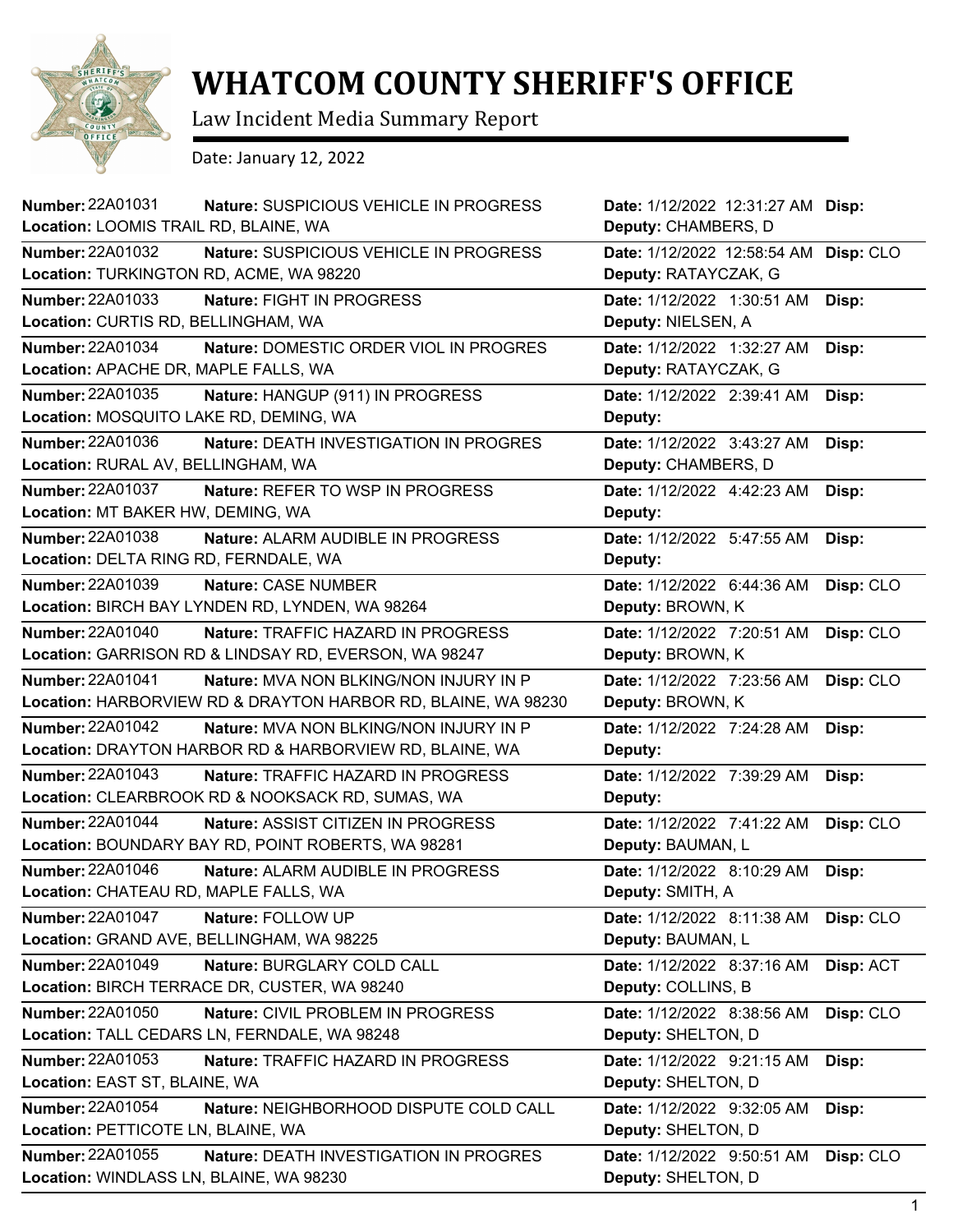| Number: 22A01056                            | <b>Nature: SERVE WARRANT IN PROGRESS</b>                     |         | Date: 1/12/2022 10:00:49 AM Disp: CJA |           |
|---------------------------------------------|--------------------------------------------------------------|---------|---------------------------------------|-----------|
| Location: GRAND AVE, BELLINGHAM, WA 98225   |                                                              |         | Deputy: HEINRICH, C                   |           |
| <b>Number: 22A01057</b>                     | Nature: THEFT COLD CALL                                      |         | Date: 1/12/2022 10:27:07 AM Disp: CLO |           |
|                                             | Location: MT BAKER HWY, EVERSON, WA 98247                    |         | Deputy: BAKER, J                      |           |
| Number: 22A01058                            | Nature: DOMESTIC VERBAL COLD CALL                            |         | Date: 1/12/2022 10:50:47 AM Disp: INF |           |
|                                             | Location: HOLLYWOOD AVE, BELLINGHAM, WA 98225                |         | Deputy: WILSON, J                     |           |
| <b>Number: 22A01061</b>                     | Nature: VANDALISM COLD CALL                                  |         | Date: 1/12/2022 11:33:01 AM Disp:     |           |
| Location: CUSTER SCHOOL RD, CUSTER, WA      |                                                              |         | Deputy: WILSON, J                     |           |
| Number: 22A01062                            | Nature: BURGLARY COLD CALL                                   |         | Date: 1/12/2022 11:41:36 AM Disp:     |           |
| Location: PORTAL WA, BLAINE, WA             |                                                              |         | Deputy: WILSON, J                     |           |
| Number: 22A01063                            | Nature: TRESPASS IN PROGRESS                                 |         | Date: 1/12/2022 11:56:40 AM Disp: CAA |           |
|                                             | Location: CHESTNUT DR, MAPLE FALLS, WA 98266                 |         | Deputy: RATHBUN, R                    |           |
| Arrested: BASS, KRISTOFER O.                |                                                              | Age: 39 |                                       |           |
|                                             | <b>Offenses: Mental Issue, Trespass, Real Property</b>       |         |                                       |           |
| <b>Number: 22A01064</b>                     | Nature: SUSPICIOUS VEHICLE IN PROGRESS                       |         | Date: 1/12/2022 12:05:19 PM Disp: INF |           |
| Location: LOOMIS TRAIL RD, BLAINE, WA 98230 |                                                              |         | Deputy: OSBORN, D                     |           |
| Number: 22A01065                            | Nature: WATCH FOR IN PROGRESS                                |         | Date: 1/12/2022 12:22:26 PM Disp:     |           |
|                                             | Location: PORTAL WA & LOOMIS TRAIL RD, BLAINE, WA            |         | Deputy:                               |           |
| <b>Number: 22A01066</b>                     | Nature: WELFARE CHECK IN PROGRESS                            |         | Date: 1/12/2022 12:35:01 PM Disp: CLO |           |
| Location: BLAINE RD, BLAINE, WA 98230       |                                                              |         | Deputy: SHELTON, D                    |           |
| <b>Number: 22A01068</b>                     | Nature: WHATCOMM RECORD IN PROGRESS                          |         | Date: 1/12/2022 12:38:01 PM Disp:     |           |
| Location: WHITECAP RD, BELLINGHAM, WA       |                                                              |         | Deputy:                               |           |
| <b>Number: 22A01069</b>                     | Nature: TRAFFIC HAZARD IN PROGRESS                           |         | Date: 1/12/2022 12:57:58 PM Disp: CLO |           |
|                                             | Location: E AXTON RD, BELLINGHAM, WA 98226                   |         | Deputy: SMITH, A                      |           |
| Number: 22A01070                            | Nature: SUSPICIOUS VEHICLE IN PROGRESS                       |         | Date: 1/12/2022 1:00:22 PM            | Disp: CLO |
|                                             | Location: BIRCH BAY LYNDEN RD & PORTAL WAY, BLAINE, WA 98230 |         | Deputy: SHELTON, D                    |           |
| Number: 22A01072                            | Nature: SEX CRIME NO RAPE COLD CALL                          |         | Date: 1/12/2022 1:03:06 PM            | Disp: ACT |
| Location: ALDERSON RD, BLAINE, WA 98230     |                                                              |         | Deputy: ROBINSON, S                   |           |
| Number: 22A01073                            | Nature: ANIMAL PROBLEM IN PROGRESS                           |         | Date: 1/12/2022 1:23:36 PM            | Disp:     |
|                                             | Location: E BADGER RD & BENDER RD, LYNDEN, WA                |         | Deputy:                               |           |
| Number: 22A01076                            | Nature: ASSIST CITIZEN IN PROGRESS                           |         | Date: 1/12/2022 1:43:20 PM            | Disp:     |
| Location: OVERLAND TR, MAPLE FALLS, WA      |                                                              |         | Deputy: THOMPSON, J                   |           |
| Number: 22A01081                            | Nature: BURGLARY IN PROGRESS                                 |         | Date: 1/12/2022 2:38:14 PM            | Disp: CLO |
| Location: BENSON RD, LYNDEN, WA 98264       |                                                              |         | Deputy: DOUGLAS, J                    |           |
| Number: 22A01083                            | Nature: WHATCOMM RECORD IN PROGRESS                          |         | Date: 1/12/2022 2:54:33 PM            | Disp:     |
| Location: CLEMATIS LN, BELLINGHAM, WA       |                                                              |         | Deputy:                               |           |
| Number: 22A01085                            | Nature: REFER TO WSP IN PROGRESS                             |         | Date: 1/12/2022 3:06:37 PM            | Disp:     |
| Location: GUIDE MERIDIAN & BEARD RD, WA     |                                                              |         | Deputy:                               |           |
| Number: 22A01086                            | Nature: CIVIL STANDBY IN PROGRESS                            |         | Date: 1/12/2022 3:13:53 PM            | Disp: CLO |
|                                             | Location: ALDERWOOD AVE, BELLINGHAM, WA 98225                |         | Deputy: DOUGLAS, J                    |           |
| <b>Number: 22A01087</b>                     | Nature: WELFARE CHECK IN PROGRESS                            |         | Date: 1/12/2022 3:19:07 PM            | Disp:     |
| Location: GREENWOOD AV, BELLINGHAM, WA      |                                                              |         | Deputy:                               |           |
| Number: 22A01089                            | Nature: ALARM AUDIBLE IN PROGRESS                            |         | Date: 1/12/2022 3:41:52 PM            | Disp:     |
| Location: MT BAKER HW, DEMING, WA           |                                                              |         | Deputy: THOMPSON, J                   |           |
| Number: 22A01090                            | Nature: VEHICLE THEFT COLD CALL                              |         | Date: 1/12/2022 4:02:44 PM            | Disp:     |
| Location: GRANDVIEW RD, FERNDALE, WA        |                                                              |         | Deputy: WRIGHT, M                     |           |
| <b>Number: 22A01092</b>                     | Nature: DOMESTIC VERBAL COLD CALL                            |         | Date: 1/12/2022 4:29:10 PM            | Disp: CLO |
| Location: HOLLY LN, MAPLE FALLS, WA 98266   |                                                              |         | Deputy: THOMPSON, J                   |           |